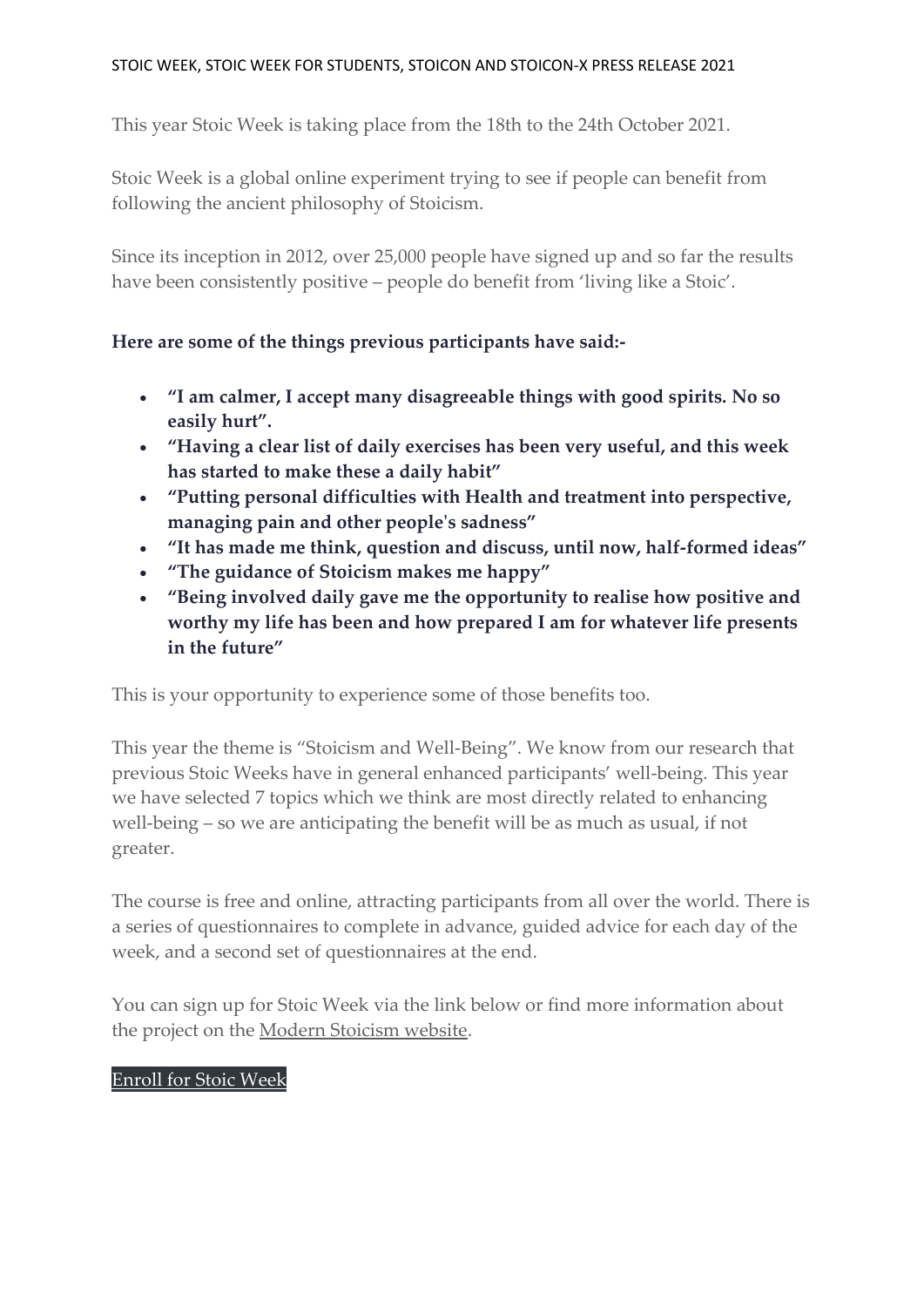#### NEW for 2021! - Stoic Week for Students

- You asked for it! People are always asking for Stoic materials for children and teens, so we created this special version of Stoic Week just for teenagers.
- The course is designed for classroom teachers, but parents can also use it with their kids at home. The handbook comes with a teacher's guide, with extra activities and resources including audio.
- Suggested ages are 13-15, but teachers and parents can adapt the materials for older or slightly younger children.
- Topics include happiness, resilience, managing emotions, friendship, community, nature, identity, and character.
- Download the pdf version of the handbook, or complete the course online so your kids can interact with other students participating in Stoic Week
- Stoic Week for students takes place at same time as Stoic Week (Oct  $18<sup>th</sup>-24<sup>th</sup>$ ) but the materials will be made available somewhat earlier.

You can sign up for Stoic Week for Students via the link below or find more information about the project on the Modern [Stoicism](https://modernstoicism.com/about-stoic-week/) website.

## Enroll for Stoic Week for [Students](https://learn.modernstoicism.com/p/stoic-week-for-students-21)

For some background information and reports from previous years in the media, visit:

- John Sellars, 'Want to be [happy?](https://theconversation.com/want-to-be-happy-then-live-like-a-stoic-for-a-week-103117) Then live like a Stoic for a week', The Conversation (September 2018)
- Brigid Delany, 'My week living as a Stoic: like a [Buddhist](https://www.theguardian.com/commentisfree/2018/oct/11/my-week-living-as-a-stoic-like-a-buddhist-with-attitude-but-hard-to-do-hungover) with attitude, but hard to do when [hungover](https://www.theguardian.com/commentisfree/2018/oct/11/my-week-living-as-a-stoic-like-a-buddhist-with-attitude-but-hard-to-do-hungover)', The Guardian (October 2018)
- Victoria Lambert, 'Don't flap, Don't rant, Do keep calm: Can a new [course](https://www.dailymail.co.uk/femail/article-6587241/Can-new-course-based-ancient-philosophy-really-transform-life-just-one-week.html) based on ancient [philosophy](https://www.dailymail.co.uk/femail/article-6587241/Can-new-course-based-ancient-philosophy-really-transform-life-just-one-week.html) really transform your life in just one week?', The Daily Mail (January 2019)

Each year the organizers of Stoic Week also put on public events to coincide with the week. In 2021 the main event, [Stoicon,](https://www.eventbrite.ca/e/stoicon-2019-in-athens-the-modern-stoicism-conference-tickets-61401259821) will take remotely on October 16th. A series of